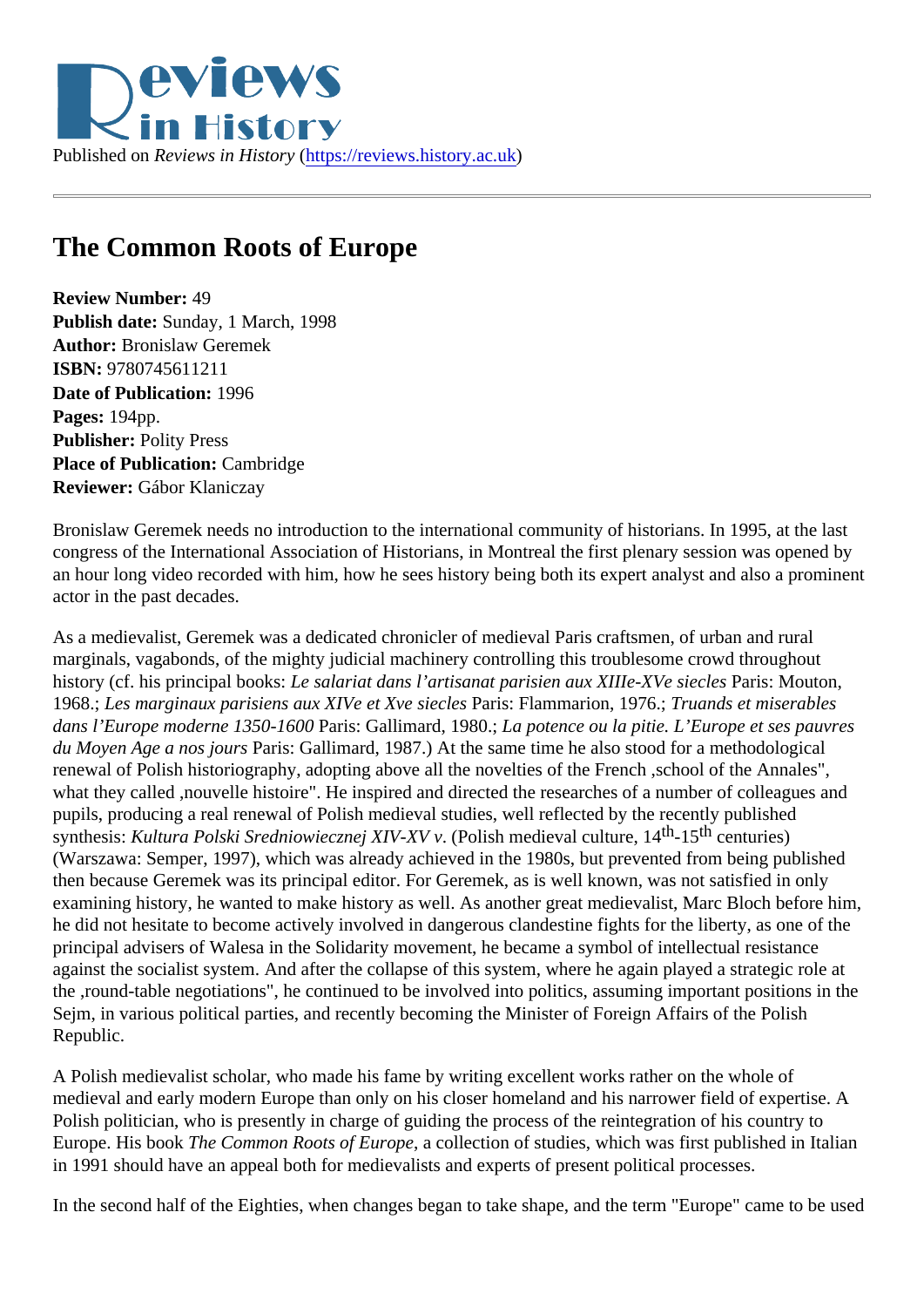to indicate a political trend rather than a geographical place, this is what Edgar Morin wrote about his colleagues of Eastern Europe in his book *Penser l'Europe*:

"Contrary to appearances, European culture is by no means on the decline in the East; it is there regenerating itself... It is necessary to be cut off from Europe, wrenched from it, to be as deeply aware of belonging to Europe as those Czechoslovak writers, emigres in New York after 1968, who, as they went on holiday, to France or to Italy, would say 'we're going home'". (quoted by Geremek, p. 3.)

For arriving to this recognition, in Western Europe it was probably indispensable to read Czeslaw Milosz or Milan Kundera. But in Eastern Europe all this needn't be explained or justified in a special way, we do share this common self-perception of being and remaining Europeans even in difficult times when this affiliation is endangered, challenged or even denied to us. On the other hand, it is less obvious how we relate to each other's more detailed conceptions about being European, and in a more specific manner, Central or Eastern European. The new book of Bronislaw Geremek gives a good opportunity for me to compare his broad conceptions with those of other Central European colleagues, and, above all the Hungarian point of view, which is the most familiar to me.

Hungarian evaluation of Europe, as represented foremost in the works of the political essayist István Bibó (1911-1979), and the historians István Hajnal (1892-1956), László Makkai (1914-1989) and Jeno Szûcs (1928-1988) has been trying to concentrate its attention above all to find and evaluate our own place within the history of our continent. For achieving this, it was relying upon the concept of the continuous change of borderlines between the various ,historical regions" of Europe, on the insights gained from political, economic, social and cultural comparative analysis, on the examination of the different patterns of cultural transmission, on the problem of "backwardness" and on the conclusions coming from structurally elaborated general models of development. (Good examples in this case are: István Bibó: *Misere des petits Etats de l'Europe de* l'Est", written in 1946, published in French in 1986 /Paris: Harmattan/; Istvan Hajnal, Az ujkor tortenete, *The History of Early Modern Times* Budapest, 1939; László Makkai, *Les caracteres originaux de l'histoire economique et sociale de l'Europe orientale pendant le Moyen Age* , Acta Historica Academiae Scientiarum Hungaricae, 16 /1970/ pp. 261-287.; Jeno Szûcs, *The* t*hree historical regions of Europe*, Acta Historica Academiae Scientiarum Hungaricae, 29 /1983/ pp. 131-184.) If one takes Geremek's book in hand, what strikes the Hungarian reader at first is that Geremek (who knows and cites Bibó and Szûcs) starts his analysis exactly from the opposite point of view. For approaching the problematic of Poland's place in Europe, he makes an attempt first to define the place of the image of Western Europe in Polish historical writing.

Geremek's historiographic survey presents to the reader the range of topics examined by the Polish medievalists as well as their results since the pioneering works of Joachim Lelewel, since the second half of the last century. And what is perhaps even more important: we get an overall view showing us that the analysis of European and national history were not two segregated disciplines in university education and in practice, as has been the case in Hungary and many other East European countries. They had been investigated as two inseparable aspects of the same medieval world by Polish economic, social and cultural historians. This is equally true for Marceli Handelsman dealing with the Europe of the Carolingians and the birth of Eastern Europe, or his disciple Oscar Halecki writing on *The Borderlands of Western Civilization. A History of East Central Europe* (Ronald, New York, 1952) or ,*The Millennium of Europe*(University of Notre Dame Press, 1963) or a number of subsequent Polish historians, such as Witold Kula (*Théorie économique du système féodal. Pour un modèle de l'économie polonaise XVIe—XVIIIe siècle*. Mouton, Paris—La Haye, 1970.) or Marian Malowist, studying economical relations at the end of the Middle Ages and Early Modern times, Henryk Samsonowicz dealing with urban history and the notion of Europe (*Miejsce Polski w Europie* [The Place of Poland in Europe], Bellona, Warszawa, 1995), great names of Art History like Jan Bialostocki or Piotr Skubiszewski; or experts in intellectual and religious history such as Tadeusz Mannteufel, Aleksander Gieysztor (Alexander Gieysztor—Tadeusz Manteuffel /eds./, *L'Europe aux Xe-XIe siecles. Aux origines des Etats nationaux.* Warszawa, 1968.; Tadeusz Manteuffel, *La naissance d'une hérésie. Les adeptes de la pauvrete volontaire au moyen age*. Mouton, Paris - La Haye, 1970.) or Jerzy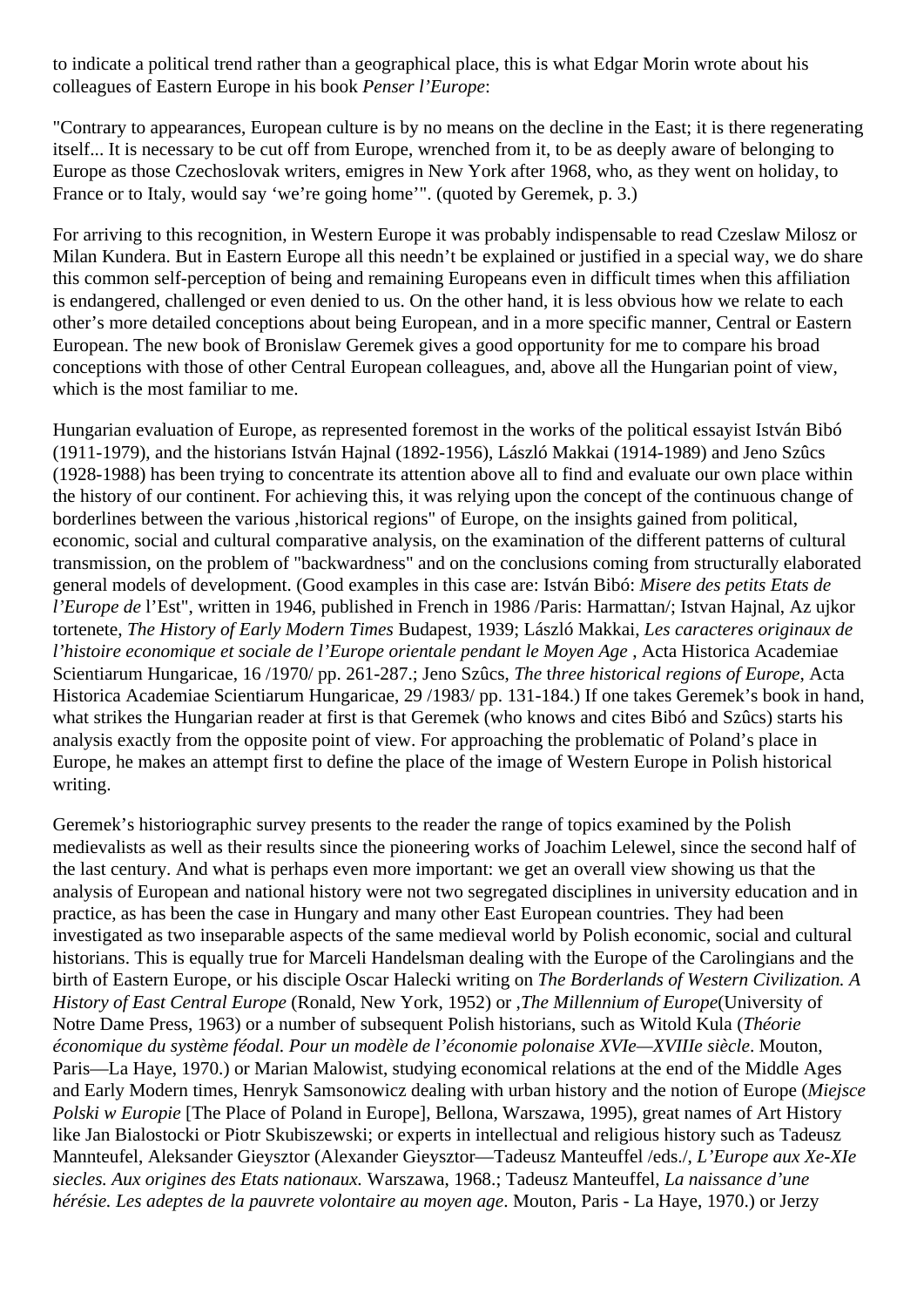Kloczowski (*East-Central Europe in the Historiography of the Countries of the Region*, Lublin: Institute of East Central Europe, 1995.) On the whole the richness of the results of the Polish medieval studies concerning European topics is fascinating.

The second article in Geremek's book provides a concrete illustration, how medieval European and Polish subjects could be interwoven. He touches here one of the popular research subjects of the last decades, the genre of the exemplum as used in medieval sermons. The investigation of these exempla, situated on the margins between two cultures—the elite culture of the Church and the popular culture" of the lay people provide a good opportunity to show how medieval European Christianity came to be unified by the mechanisms of the spread of culture. The richness of the Polish sources illustrating the characteristics of the medieval Christian folklore demonstrates without any further doubts that in the late Middle Ages people were brought up in the frames of a very similar international culture both in Western and Eastern Europe.

But did they really have this feeling? Or is it only a posterior classification forced by the searchers on the world partitioned in small, self-sustaining units, divided by ethnic groups, language, traditions and political dependence? The third study of the book "The Common Bond and the Feeling of Community in Medieval Europe" raises one of the most important questions. The historical syntheses treating the birth of Europe in the Middle Ages are not well justified until we don't know what medieval people thought of Europe and how they saw it: Europe as a geographical entity, Europe as a common cultural tradition and as a civilisation. What gives the principal line of the argumentation of Geremek's book is the detailed picture of the formation of self-evaluation in the Middle Ages.

The topics he passes in review are well-known, important moments of the evolution of medieval West: the question of the heritage of the Roman Empire (and within all this the works of Henri Pirenne dealing with the Mediterranean and the effects of the Arabic invasion); the political efforts of the Carolingian Empire to unite Europe (Charlemagne came to be called "king and father of Europe" - rex et pater Europae ) which went together with a geographical vision in terms of large, continental units, as testified by Alcuin; the unifying force and expansion of Latin Christianitas, the missionary efforts, the pilgrimages and the crusades. But reading Geremek's work we have to marvel, how little common understanding or even history writing is aware of the importance of these historical factors in the formation of Europe as a community. Crusades for example, besides their political, religious and economic functions had a very strong effect on cultural homogenisation provoked by the mass migration of crusaders throughout Europe. Subsequently, from the 13 th century, after the failure of the reconquest of the Holy Land, a more realistic expectation was formulated to the political leaders of the res publica christiana: the responsibility of the prevention of the Tartar and later on the Ottoman invasion threatening Europe.

The mobilisation all over Europe in connection with the ,timor tartarorum" had little practical effect, negative experiences of the Polish and the Hungarian have much in common concerning this, not to mention the Eastern part of Europe. Useless to say, that the balance was similar in the case of the Ottoman expansion. But Geremek points to the fact that it was perhaps in connection with this trauma that in the 14<sup>th</sup> and 15<sup>th</sup> centuries there was more discussion of Europe than ever before. Due to their key position the Polish and the Hungarian were given a special role in the elaboration of a new concept of a Europe facing serious dangers from the outside. The evil forces threatening the world - that is European Christianity - are arranged into a specific geographic system in the apocalyptic discourse written around 1440 by the Polish Carthusian monk Jakub z Paradyza dealt with in a separate study by Geremek. The concept of the shield (scutum) and the ramparts (antemurale) protecting Christianity began to spread around that time as well and all this was accompanied by the re-evaluation of former Eastern identities, and the formation of ever-lasting debates concerning Scythian and Sarmatian self-consciousness, Orthodox Christianity, the recognition or nonrecognition of the Russian territories expanding towards Asia, as parts of Europe. At the same time it is important to see that in the Western half of Europe this was the period when a new consensus took shape concerning a value and community bound understanding of European civilisation.

Geremek, the social historian does not fail to remind us that this community had to be based upon the socio-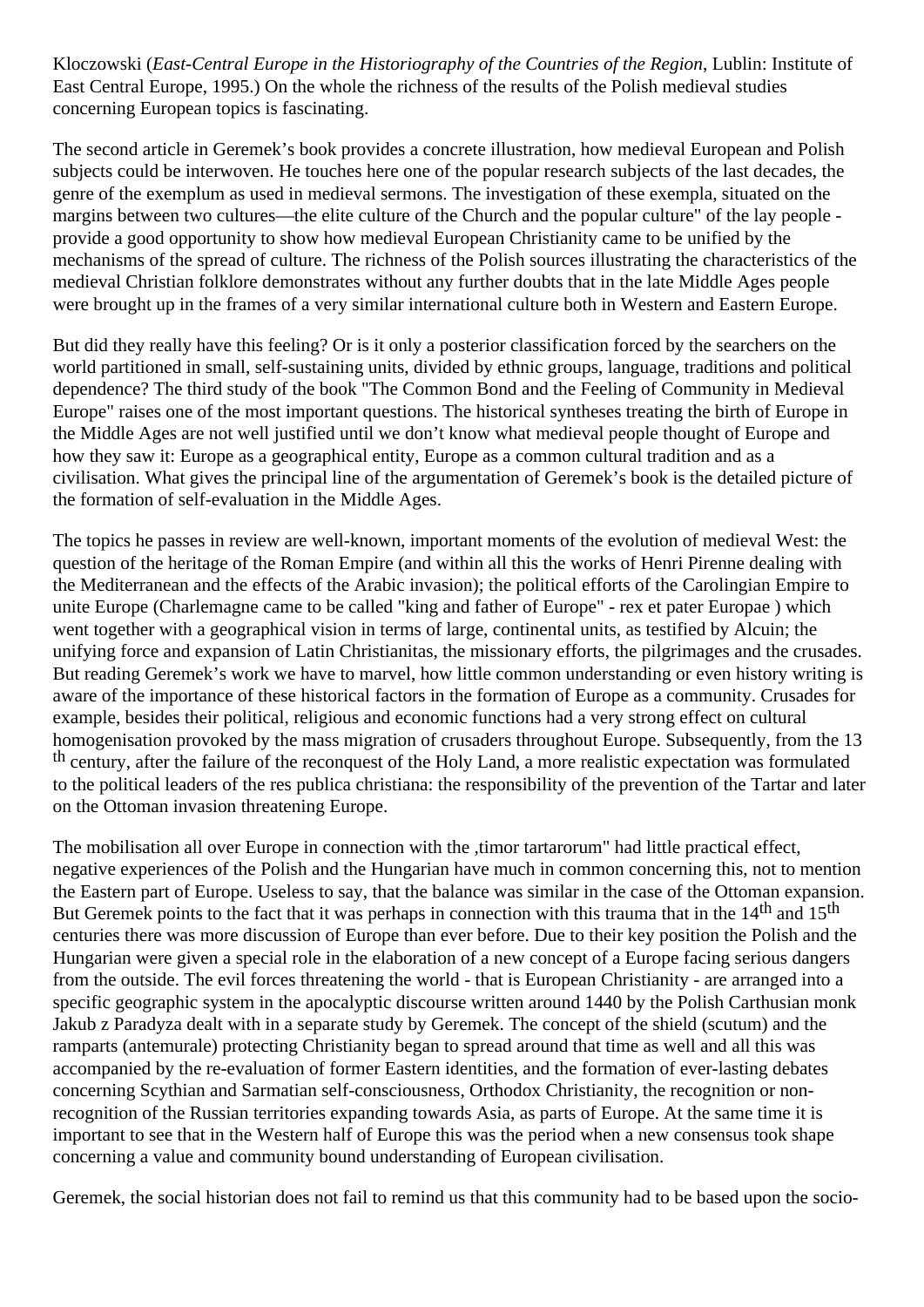economic structures present in Europe that time. Economic relations established between medieval towns, international networks of monastic and mendicant orders or those of the late medieval knightly orders, or even the international high society of aristocracy arranged in neat patterns within the institutions of courtly society and political representation. In the period of the fragmentation of medieval universalities - papacy and imperial power - the notion of Europe became the new organising frame. This is what we hear about in the reform-movements organising universal councils to solve ecclesiastic debates. It is at this time that European Christianity elaborated its modern self-perception as a community of nations with a diversity of traditions. This enrichment in contents can explain the fact that in the 15<sup>th</sup> century geographical reflection on various continents became so popular, and shown in the works of Aeneas Sylvius Piccolomini or Maciej Miechowita. Europe was ready to "discover" America and to shape the world to her own image.

It is only after analysing thoroughly the elaboration of the new concept of Europe that Geremek returns "home", to the "place of Poland in the cultural geography of Medieval Europe". The emerging picture fits neatly into the frames of the book elaborated earlier. After well taking into consideration the historical differentiation of Slavic cultures and the analysis of their inner divisions, Geremek points out the variety of new ties relating them more and more intensively to Europe. The enumeration could begin with the special political role of the Holy Roman Empire in the process of attaching Poland to the West, then continue with the summing up of all the cultural effects that reached the Polish through missionary German priests, German and French wandering knights fighting together with Polish soldiers, the German. Jewish and Walloon citizens of medieval Polish towns, and finally by paying a tribute to the Italian artists and humanists living in their princely courts. It was due to all these relations that the ,latinisation" of Piast Poland led to the same synthesis as the one at the time of the romanisation and later on the Christianisation of Celtic Gaul in the West. Thus Poland became one of the pillars of the new Europe in formation.

At this point Geremek would have probably been very glad, had he been acquainted with the similar theses of Jeno Szûcs on the parallels between two processes of conversion and latinisation, that of the Western and of the Eastern Barbarians in the Middle Ages (Jeno Szûcs, *Nation und Geschichte. Studien*, Corvina, Budapest, 1981; idem, *A magyar nemzeti tudat kialakulása. Két tanulmány a kérdés elotörténetébol* (The formation of Hungarian National Consciousness) Szeged, 1992.; cf. Gábor Klaniczay *People and "Nation" : A unfinished inquiry into the genesis of two concepts,* Budapest Review of Books 4 /1994/ pp. 25-29.) The works of Szûcs, and other Hungarian historians could certainly have provided interesting material also for the problem of subsequent resurgence of the consciousness of Oriental origins, such as the myth of the descendence of the Hungarians from the Huns (cf. Jeno Szûcs, *Theoretical Elements in master Simon of Kéza's Gesta Hungarorum* 1282-1285 a.d.Akadémiai, Budapest, 1975.)

The same could be said about the ample set of Hungarian studies concerning the problem of the fight against the Ottoman aggression (who are labelled in the book of Geremek the same way as Turks" as in Hungarian historiography this erroneous designation belongs unfortunately to the terminological habits of both cultures). Just to mention a single example: Geremek makes a detailed reference to the famous account of Georgius de Hungaria, but he does not take into account its various Hungarian analyses such as the one by Florio Banfi (Fra Giorgio di Settecastelli O.P. detto Georgius de Hungaria", in Memorie Domenicane, 1939, pp. 130-141, 202-209); or Lajos Tardy (*Rabok, követek, kalmárok az oszmán birodalomról* (Prisoners, ambassadors, merchants on the Ottoman Empire), Budapest, Gondolat, 1977.) But these are really minor omissons, and testify rather to the linguistic difficulties we have to face here in Central Europe despite the close co-operation of our intellectuals and the common problematic we have to explain.

Looking at Geremek's synthetic view-for this is where we get after reading through his collection of studies, which are well concluded by a modern political essay where the medievalist who became a politician, speaks about The Nation-State in Twentieth Century Europe - the Hungarian historiography could learn from him a bit more self-confidence we generally show. While we are all too frequently stuck with complexes of inferiority expressed by the "delayed", "imperfect", "bastard" versions of Western civilisation in our region (a view partly shared by Bibó and Szûcs as well), Geremek presents a balanced parallel between the formation of Western and Eastern Europe with due elegance and respect for all its different varieties. Thus he is able to convinc his readers that his own central European civilisation merits the same respect and